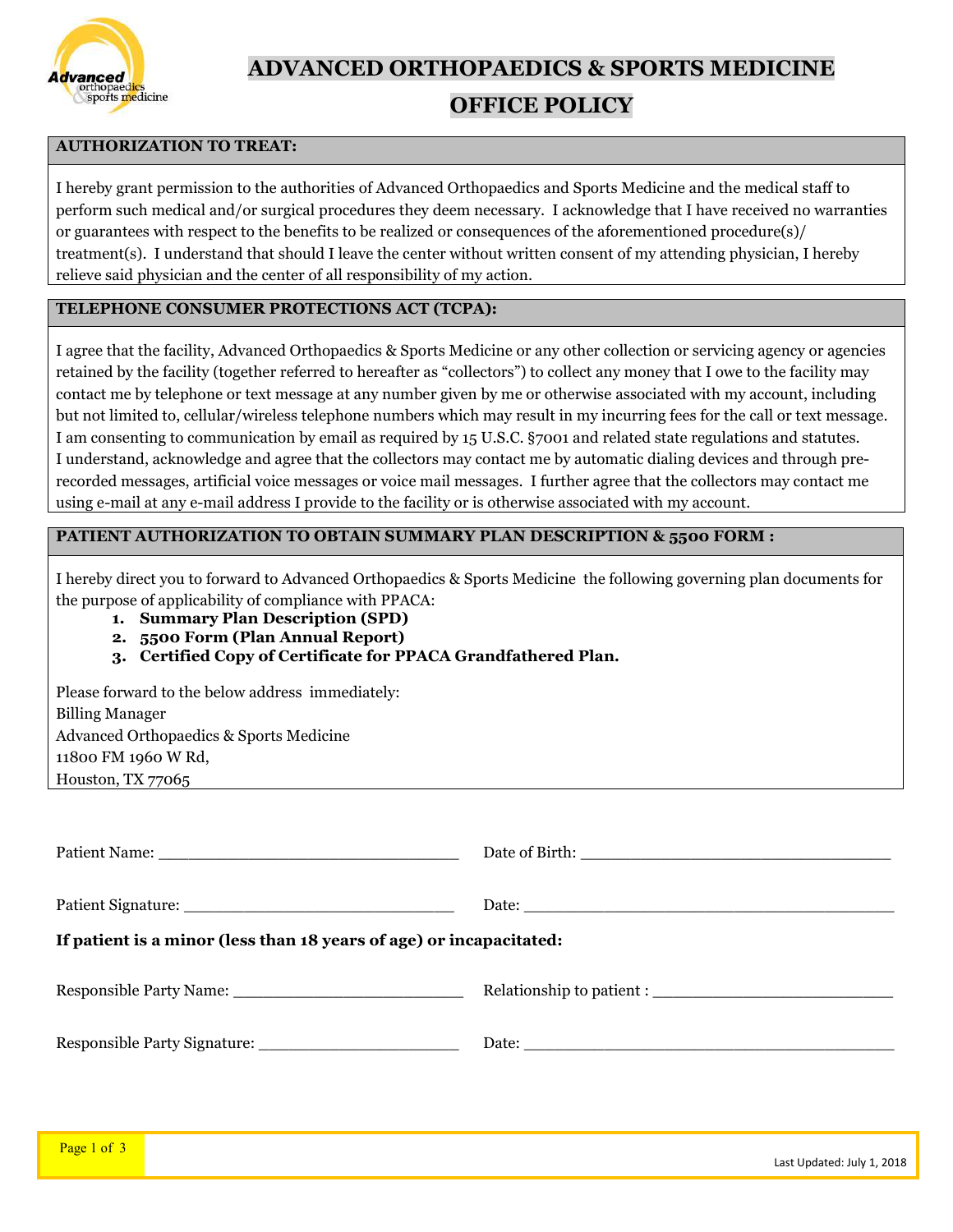

**ADVANCED ORTHOPAEDICS & SPORTS MEDICINE** 

# **FINANCIAL POLICY**

### **FINANCIAL POLICY:**

I have read and understand the financial policies, procedures and authorizations of Advanced Orthopaedics & Sports Medicine to include payment methods, uninsured accounts, financial responsibility resulting from insurance, insurance policy provisions, diagnostic and laboratory testing, collection activities, service fees, economic hardship, discharge of patient, out-of-network, ERISA plans, final cost of services, and authorizations to include assignment of benefits, record usage provision, consent for medical treatment, consent to use and disclosure of health information for treatment, payment and operations, appointed representative and notice of privacy practices.

I understand that these policies, procedures and authorizations outlined in the Financial Policies and Procedures may be amended from time to time at the discretion of the practice and apply to me. I authorize the use of a copy of this authorization in place.

### **ASSIGNMENT OF BENEFITS:**

I certify that the information I have given to AOSM is true and correct to the best of my knowledge and that I am responsible for keeping it updated. I promise to pay to AOSM all charges and expenses for services provided to me by AOSM in accordance with its current fees and charges to the extent that those fees and charges are not covered or paid by my insurance. I understand that possession of medical insurance does not relieve me of financial responsibility to AOSM. I will personally be responsible for all charges for services that are not covered by my insurance carrier. I hereby assign all applicable health insurance benefits and all rights and obligations that I and my dependents have under my health plan to the Provider and their Authorized Representatives. I agree to return any claim checks received from my health plan directly to Advanced Orthopaedics within three (3) days of receipt. I will endorse the check; Write Payable to "Advanced Orthopaedics and Sports Medicine" and "For deposit only" under it. Send all correspondence to : Billing Manager, Advanced Orthopaedics and Sports Medicine, 11800 FM 1960 W Rd, Houston, TX 77065 I hereby designate, authorize, and convey to My Authorized Representatives to the full extent permissible under law and under any applicable insurance policy and/or employee health care benefit plan: (1) the right and ability to act as my Authorized Representative in connection with any claim, right, or cause of action including filing medical claims, appeals and grievances, institute litigation against my health plan (even to name me as a plaintiff in such action) that I may have under such insurance policy and/or benefit plan; and (2) the right and ability to act as my Authorized Representative to pursue such claim, right, or cause of action in connection with said insurance policy and/or benefit plan (including but not limited to, the right and ability to act as my Authorized Representative with respect to a benefit plan governed by the provisions of ERISA as provided in 29 C.F.R. §2560.5031(b)(4) with respect to any healthcare expense incurred as a result of the services I received from Provider and, to the extent permissible under the law, to claim on my behalf, such benefits, claims, or reimbursement, and any other applicable remedy, including fines. This constitutes an express and knowing assignment of ERISA breach and/or fiduciary duty claims and other legal and/or administrative claims. I understand I can revoke this authorization in writing at any time.

A photocopy of this Assignment/Authorization shall be as effective and valid as the original.

| If patient is a minor (less than 18 years of age) or incapacitated: |  |  |
|---------------------------------------------------------------------|--|--|
|                                                                     |  |  |
|                                                                     |  |  |
| $\frac{p_{909}}{2}$ of 3                                            |  |  |

Last Updated: July 1, 2018